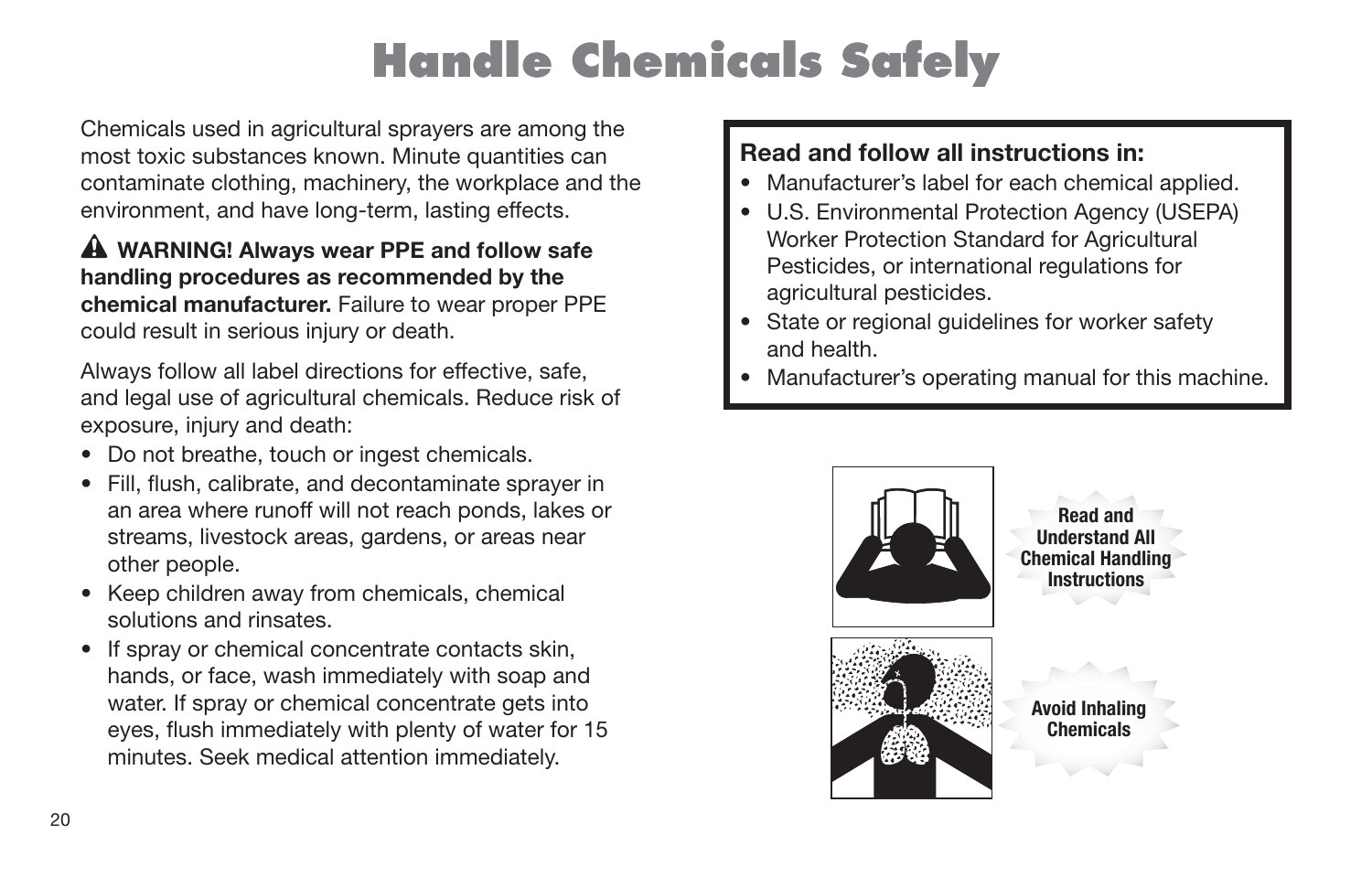# **Handle Chemicals Safely**

- If nozzle clogs or system malfunctions, stop engine and relieve spray pressure from system.
- Do not place your mouth on nozzle tips or other components to clear obstructions. Keep spare tips available for replacement.
- Minimize risk of spray drift by following chemical manufacturer's instructions.
- Avoid spraying while making tight turns or 180° turns, as such turns can change the spray pattern and application rate.
- Do not operate solution delivery system at pressures exceeding equipment or chemical manufacturer's specifications.
- Apply chemicals only in calm wind conditions, unless the equipment or chemical manufacturer specifically approves application at higher wind speeds.
- Do not spray when wind is blowing toward nearby sensitive crops, livestock, gardens or populated areas.
- Properly dispose of unused chemicals, flushing solution and emptied chemical containers.
- Decontaminate equipment used in mixing, transferring and applying chemicals after use.
- Keep chemicals out of the cab.

**A WARNING!** Exposure to chemicals, including pesticides, can cause injury or death. **Do not rely on**  the cab, cab pressure indicator, or cab air filters to **protect against chemical exposure.**

- Wear PPE in accordance with chemical manufacturer's label.
- Allow only trained, certified applicators to apply chemicals.
- Always close cab windows and doors while spraying.
- Keep sprayer rinse tanks (if equipped) filled with fresh water for rinsing machinery.
- Verify that activated carbon filters, or appropriate substitutes, if equipped, are installed at all times. See sprayer manufacturer's operating manual for details.
- Do not prepare more solution than you can use during the session.
- Clean or remove contaminated shoes or clothing before entering the cab.



**Wear PPE When Handling Chemicals**